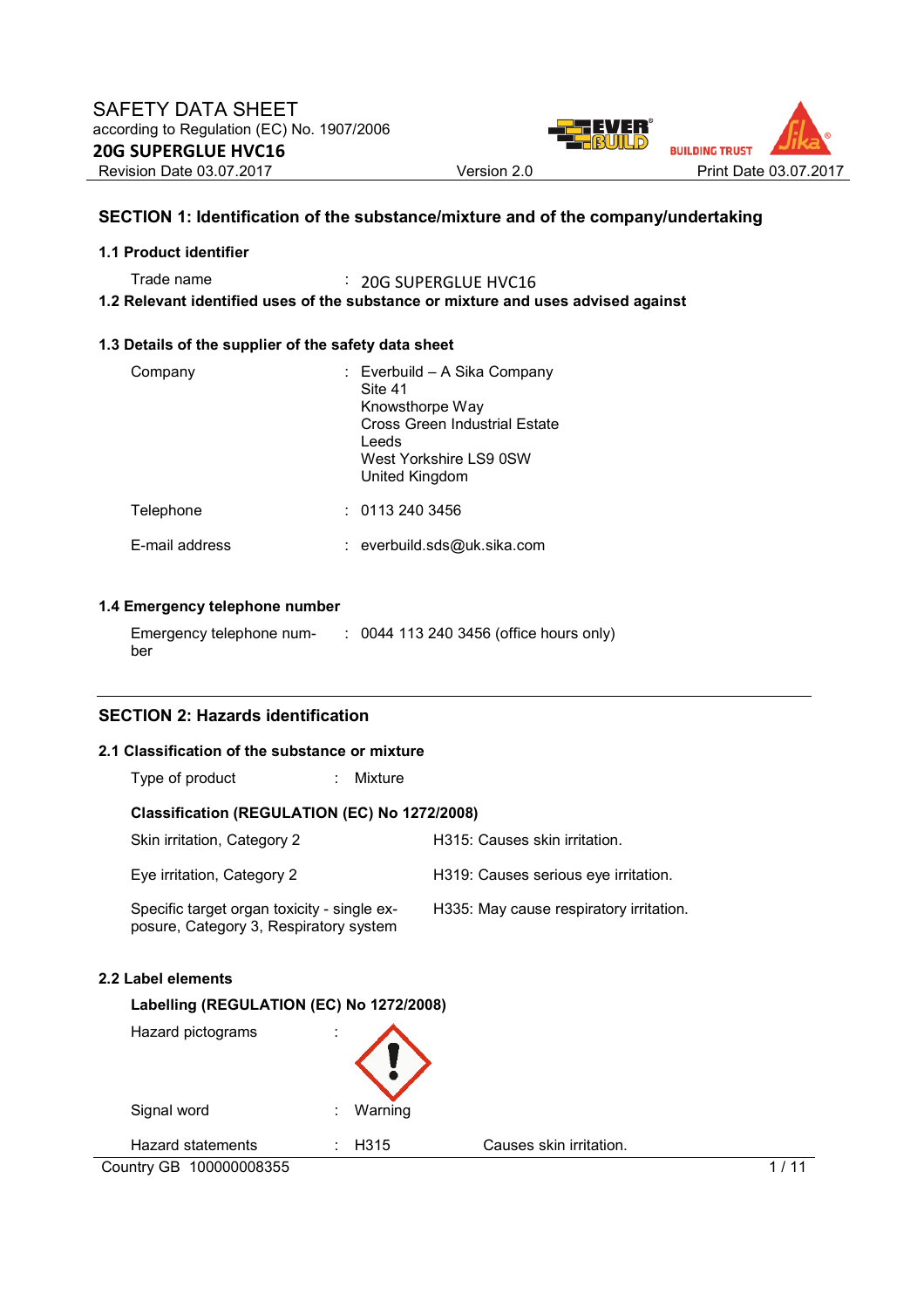# SAFETY DATA SHEET

**20G SUPERGLUE HVC16** 

according to Regulation (EC) No. 1907/2006





| Revision Date 03.07.2017 |                    | Version 2.0                                                              | Print Date 03.07.2017 |
|--------------------------|--------------------|--------------------------------------------------------------------------|-----------------------|
|                          | H319<br>H335       | Causes serious eye irritation.<br>May cause respiratory irritation.      |                       |
| Precautionary statements | <b>Prevention:</b> |                                                                          |                       |
|                          | P <sub>261</sub>   | Avoid breathing dust/ fume/ gas/ mist/ va-<br>pours/ spray.              |                       |
|                          | P <sub>280</sub>   | Wear protective gloves/ eye protection/ face<br>protection.              |                       |
|                          | Response:          |                                                                          |                       |
|                          | P312               | Call a POISON CENTER/doctor if you feel<br>unwell.                       |                       |
|                          | $P337 + P313$      | If eye irritation persists: Get medical advice/<br>attention.            |                       |
|                          | Storage:           |                                                                          |                       |
|                          | $P403 + P233$      | Store in a well-ventilated place. Keep con-<br>tainer tightly closed.    |                       |
|                          | Disposal:          |                                                                          |                       |
|                          | P <sub>501</sub>   | Dispose of contents/ container to an ap-<br>proved waste disposal plant. |                       |

Hazardous components which must be listed on the label:<br>• 230-391-5 ethyl 2-cyanoacrylate

ethyl 2-cyanoacrylate

#### **Additional Labelling:**

EUH202 Cyanoacrylate. Danger. Bonds skin and eyes in seconds. Keep out of the reach of children.

#### **2.3 Other hazards**

This substance/mixture contains no components considered to be either persistent, bioaccumulative and toxic (PBT), or very persistent and very bioaccumulative (vPvB) at levels of 0.1% or higher.

# **SECTION 3: Composition/information on ingredients**

### **3.2 Mixtures**

### **Hazardous components**

| Chemical name<br>CAS-No.<br>EC-No.<br>Registration number | Classification<br>(REGULATION (EC)<br>No 1272/2008)                                                                         | Concentration<br>$\lceil \% \rceil$ |
|-----------------------------------------------------------|-----------------------------------------------------------------------------------------------------------------------------|-------------------------------------|
| ethyl 2-cyanoacrylate<br>7085-85-0                        | Eye Irrit.2, H319<br>STOT SE3 H335                                                                                          | $>= 50 - 5 = 100$                   |
| 230-391-5                                                 | Skin Irrit.2, H315                                                                                                          |                                     |
| 1,4-dihydroxybenzene<br>123-31-9<br>204-617-8             | Carc.2 H351<br><b>Muta.2 H341</b><br>Acute Tox.4 H302<br>Eye Dam.1, H318<br>Skin Sens.1 H317<br><b>Aquatic Acute1, H400</b> | < 0.25                              |

For the full text of the H-Statements mentioned in this Section, see Section 16.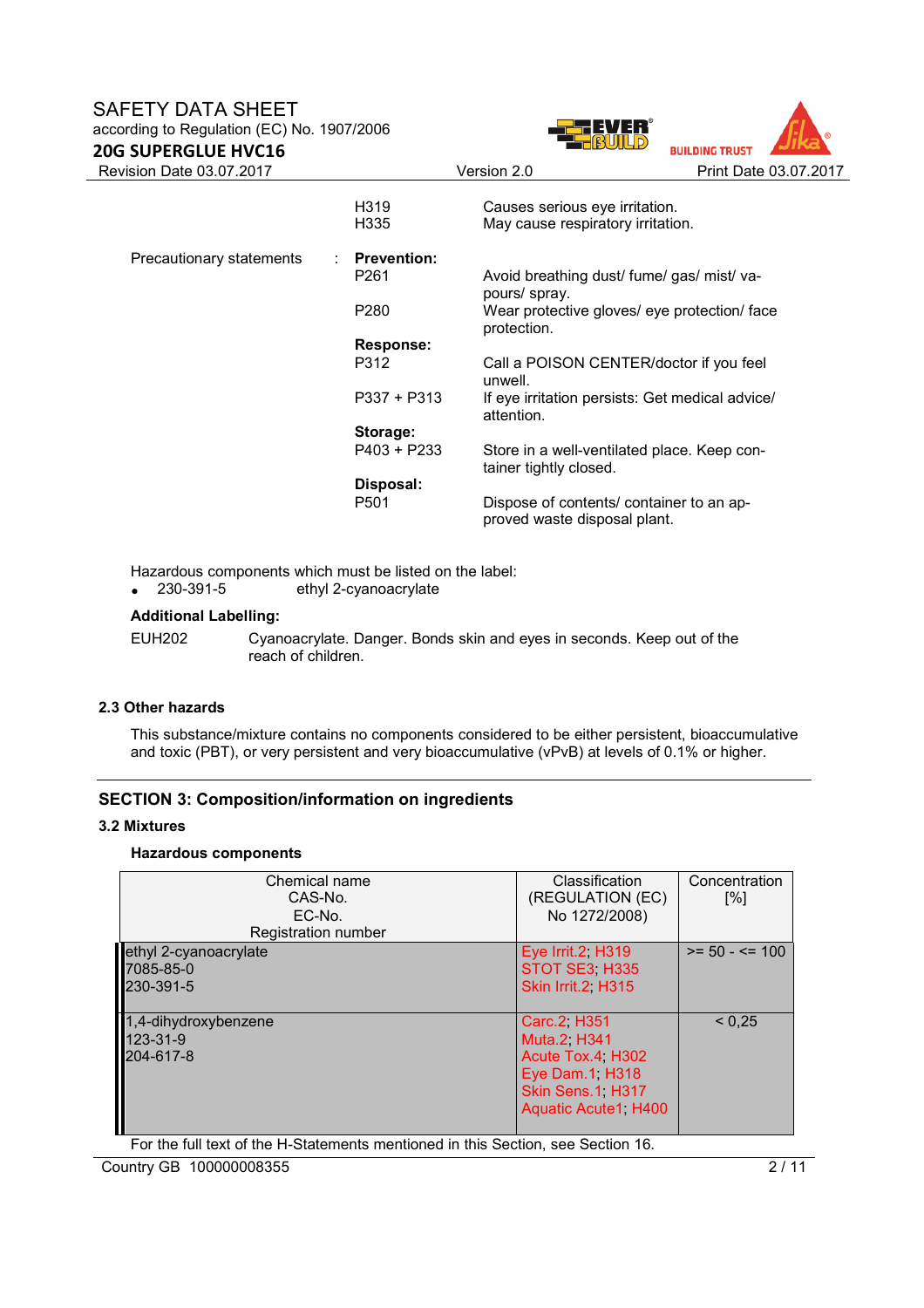



### **SECTION 4: First aid measures**

| 4.1 Description of first aid measures                           |                                                                                                                                                                                 |  |  |  |  |
|-----------------------------------------------------------------|---------------------------------------------------------------------------------------------------------------------------------------------------------------------------------|--|--|--|--|
| General advice                                                  | : Move out of dangerous area.<br>Consult a physician.<br>Show this safety data sheet to the doctor in attendance.                                                               |  |  |  |  |
| If inhaled                                                      | : Move to fresh air.<br>Consult a physician after significant exposure.                                                                                                         |  |  |  |  |
| In case of skin contact                                         | Take off contaminated clothing and shoes immediately.<br>÷<br>Wash off with soap and plenty of water.<br>If symptoms persist, call a physician.                                 |  |  |  |  |
| In case of eye contact                                          | : Immediately flush eye(s) with plenty of water.<br>Remove contact lenses.<br>Keep eye wide open while rinsing.<br>If eye irritation persists, consult a specialist.            |  |  |  |  |
| If swallowed                                                    | Do not induce vomiting without medical advice.<br>Rinse mouth with water.<br>Do not give milk or alcoholic beverages.<br>Never give anything by mouth to an unconscious person. |  |  |  |  |
| 4.2 Most important symptoms and effects, both acute and delayed |                                                                                                                                                                                 |  |  |  |  |
| Symptoms                                                        | Cough<br>Respiratory disorder<br>Excessive lachrymation<br>Erythema<br><b>Dermatitis</b><br>See Section 11 for more detailed information on health effects<br>and symptoms.     |  |  |  |  |
| <b>Risks</b>                                                    | : Causes skin irritation.<br>Causes serious eye irritation.<br>May cause respiratory irritation.                                                                                |  |  |  |  |
|                                                                 | irritant effects                                                                                                                                                                |  |  |  |  |
|                                                                 | 4.3 Indication of any immediate medical attention and special treatment needed                                                                                                  |  |  |  |  |
| Treatment                                                       | Treat symptomatically.                                                                                                                                                          |  |  |  |  |

### **SECTION 5: Firefighting measures**

# **5.1 Extinguishing media**

Suitable extinguishing media : Use extinguishing measures that are appropriate to local circumstances and the surrounding environment.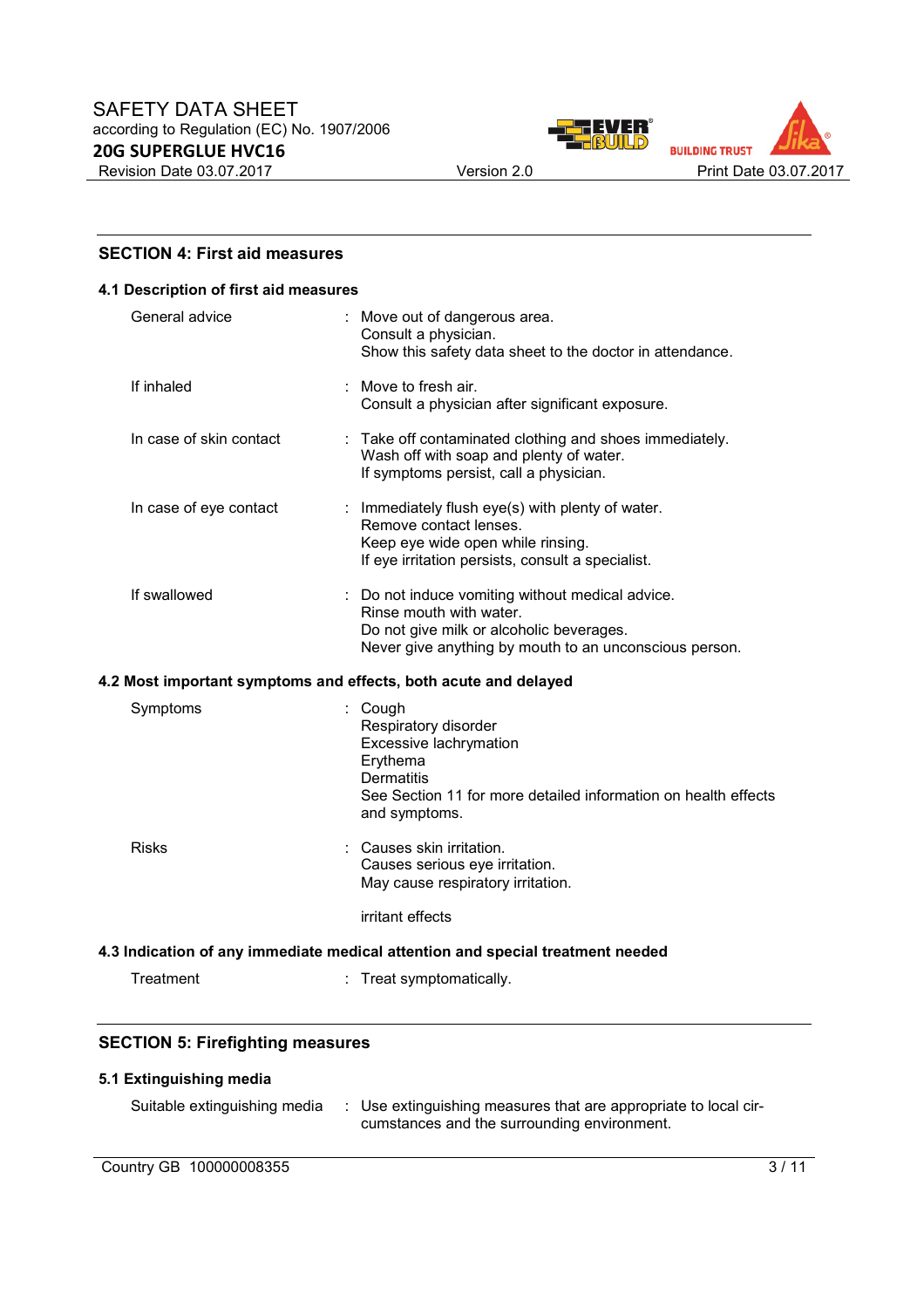



#### **5.2 Special hazards arising from the substance or mixture**

| Hazardous combustion prod-<br>ucts | : No hazardous combustion products are known |
|------------------------------------|----------------------------------------------|
| 5.3 Advice for firefighters        |                                              |

| Special protective equipment | : In the event of fire, wear self-contained breathing apparatus. |
|------------------------------|------------------------------------------------------------------|
| for firefighters             |                                                                  |
|                              |                                                                  |

Further information : Standard procedure for chemical fires.

#### **SECTION 6: Accidental release measures**

#### **6.1 Personal precautions, protective equipment and emergency procedures**

| Personal precautions | : Use personal protective equipment. |
|----------------------|--------------------------------------|
|                      | Deny access to unprotected persons.  |

#### **6.2 Environmental precautions**

#### **6.3 Methods and materials for containment and cleaning up**

| Methods for cleaning up |  | : Soak up with inert absorbent material (e.g. sand, silica gel, |
|-------------------------|--|-----------------------------------------------------------------|
|                         |  | acid binder, universal binder, sawdust).                        |
|                         |  | Keep in suitable, closed containers for disposal.               |

### **6.4 Reference to other sections**

For personal protection see section 8.

## **SECTION 7: Handling and storage**

### **7.1 Precautions for safe handling**

| Advice on safe handling                            | : Do not breathe vapours or spray mist. Avoid exceeding the<br>given occupational exposure limits (see section 8). Do not get<br>in eyes, on skin, or on clothing. For personal protection see<br>section 8. Smoking, eating and drinking should be prohibited<br>in the application area. Follow standard hygiene measures<br>when handling chemical products |
|----------------------------------------------------|----------------------------------------------------------------------------------------------------------------------------------------------------------------------------------------------------------------------------------------------------------------------------------------------------------------------------------------------------------------|
| Advice on protection against<br>fire and explosion | : Normal measures for preventive fire protection.                                                                                                                                                                                                                                                                                                              |
| Hygiene measures                                   | : Handle in accordance with good industrial hygiene and safety<br>practice. When using do not eat or drink. When using do not<br>smoke. Wash hands before breaks and at the end of workday.                                                                                                                                                                    |

#### **7.2 Conditions for safe storage, including any incompatibilities**

| Requirements for storage | Store in original container. Keep in a well-ventilated place. |      |
|--------------------------|---------------------------------------------------------------|------|
| Country GB 100000008355  |                                                               | 4/11 |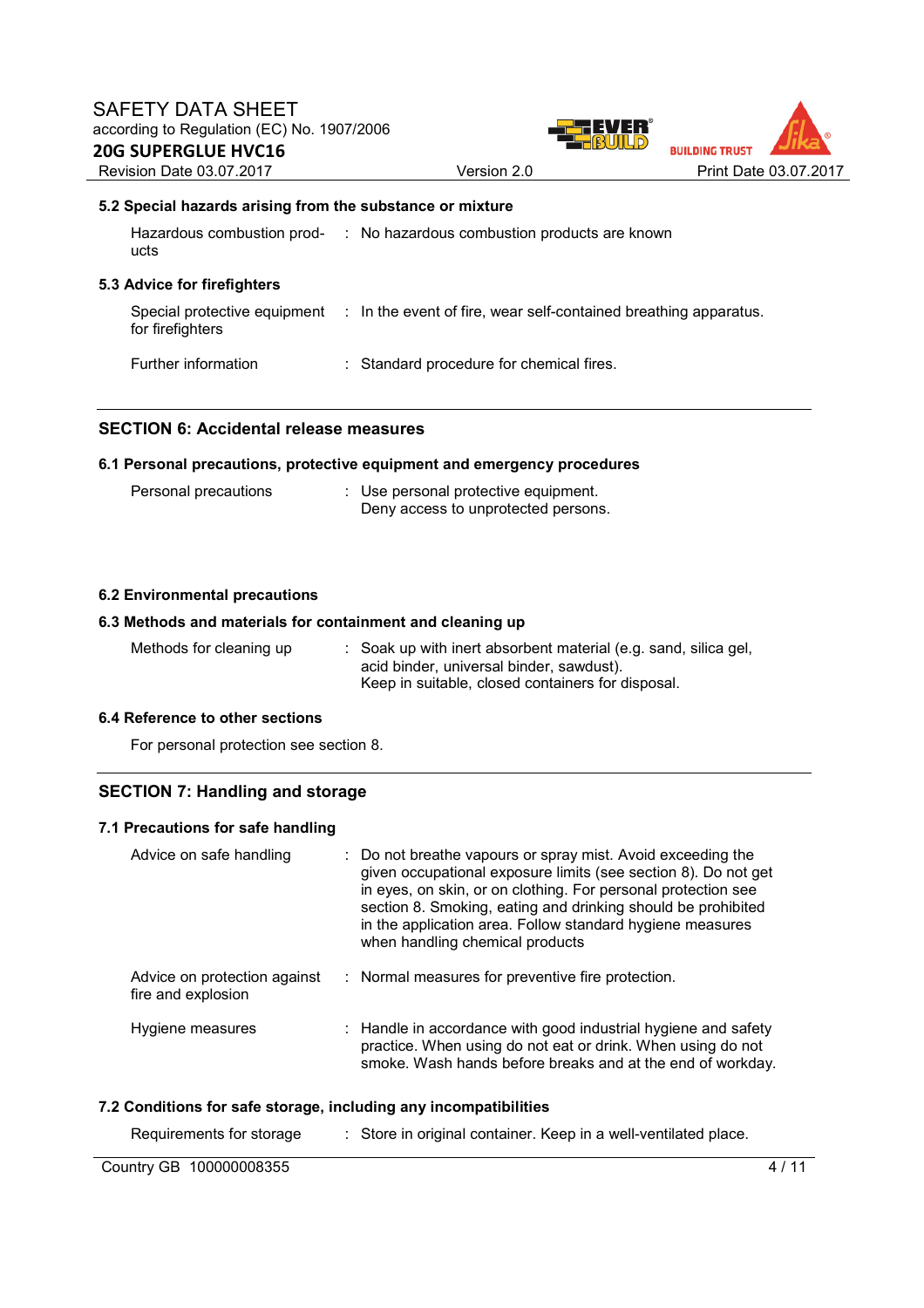

| Revision Date 03.07.2017 |                      | Version 2.0                                                                                                                                                              | Print Date 03.07.2017 |  |
|--------------------------|----------------------|--------------------------------------------------------------------------------------------------------------------------------------------------------------------------|-----------------------|--|
| areas and containers     |                      | Containers which are opened must be carefully resealed and<br>kept upright to prevent leakage. Observe label precautions.<br>Store in accordance with local regulations. |                       |  |
| Other data               |                      | : No decomposition if stored and applied as directed.                                                                                                                    |                       |  |
| 7.3 Specific end use(s)  |                      |                                                                                                                                                                          |                       |  |
| Specific use(s)          | : No data available. |                                                                                                                                                                          |                       |  |

# **SECTION 8: Exposure controls/personal protection**

### **8.1 Control parameters**

# **Components with workplace control parameters**

| Components                                    | CAS-No.   | Value       | Control parame-<br>ters *       | Basis *             |
|-----------------------------------------------|-----------|-------------|---------------------------------|---------------------|
| ethyl 2-cyanoacrylate<br>1,4-dihydroxybenzene | 7085-85-0 | <b>STEL</b> | $0,3$ ppm<br>$1.5 \text{ mg/m}$ | GB EH40             |
|                                               | 123-31-9  | <b>TWA</b>  | $0.5$ mg/m $3$                  | GB EH <sub>40</sub> |

### **8.2 Exposure controls**

| Personal protective equipment |                                                                                                                                                                                                                                                    |
|-------------------------------|----------------------------------------------------------------------------------------------------------------------------------------------------------------------------------------------------------------------------------------------------|
| Eye protection                | : Safety glasses with side-shields<br>Eye wash bottle with pure water                                                                                                                                                                              |
| Hand protection               | : Chemical-resistant, impervious gloves complying with an ap-<br>proved standard must be worn at all times when handling<br>chemical products. Reference number EN 374. Follow manu-<br>facturer specifications.                                   |
|                               | Suitable for short time use or protection against splashes:<br>Butyl rubber/nitrile rubber gloves (0,4 mm),<br>Contaminated gloves should be removed.<br>Suitable for permanent exposure:<br>Viton gloves (0.4 mm),<br>breakthrough time > 30 min. |
| Skin and body protection      | : Protective clothing (e.g. Safety shoes acc. to EN ISO 20345,<br>long-sleeved working clothing, long trousers). Rubber aprons<br>and protective boots are additionaly recommended for mixing<br>and stirring work.                                |
| Respiratory protection        | Respirator selection must be based on known or anticipated<br>exposure levels, the hazards of the product and the safe work-                                                                                                                       |
| Country GB 100000008355       | 5/11                                                                                                                                                                                                                                               |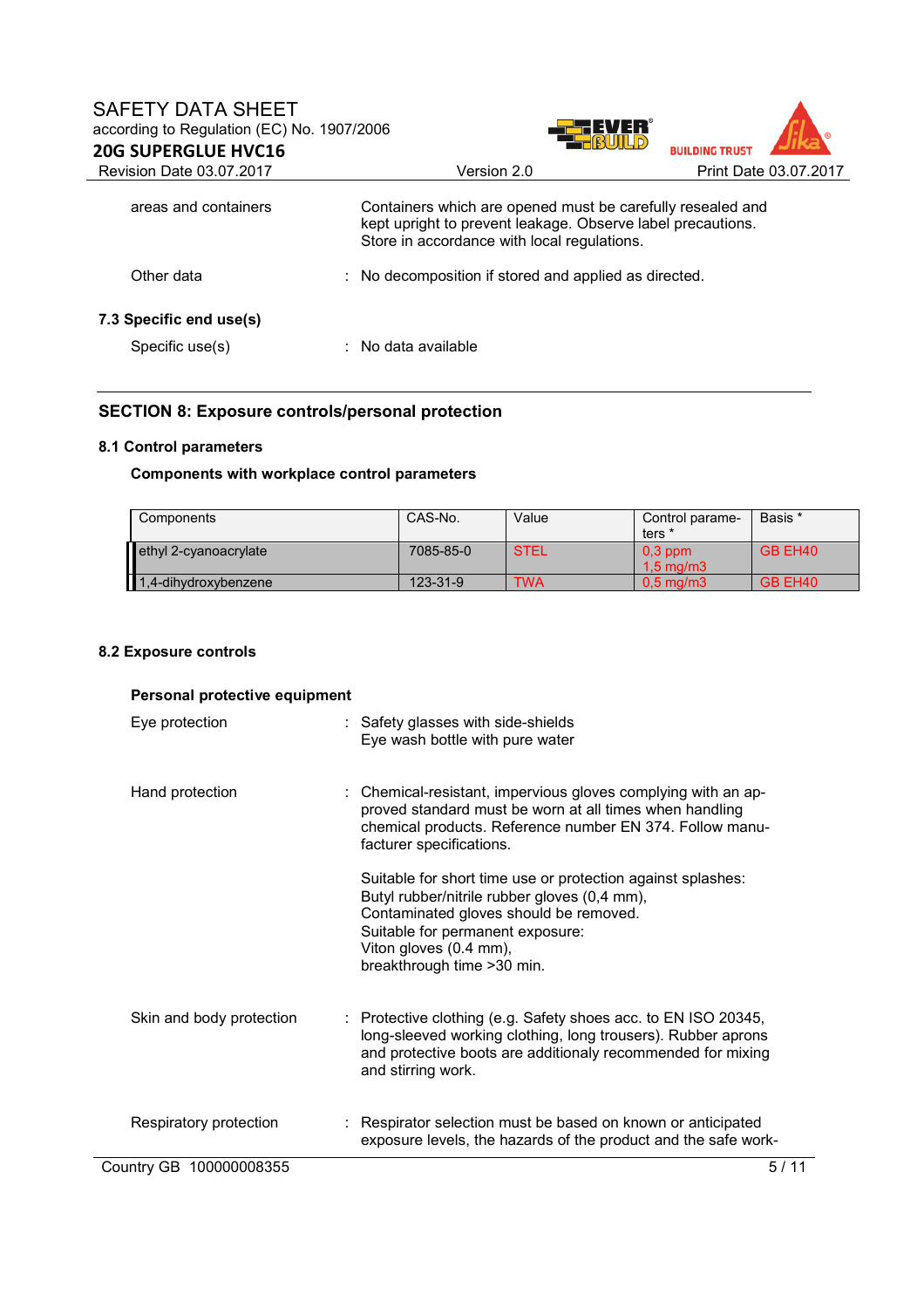



ing limits of the selected respirator. organic vapor filter (Type A) A1: < 1000 ppm; A2: < 5000 ppm; A3: < 10000 ppm Ensure adequate ventilation. This can be achieved by local exhaust extraction or by general ventilation. (EN 689 - Methods for determining inhalation exposure). This applies in particular to the mixing / stirring area. In case this is not sufficent to keep the concentrations under the occupational exposure limits then respiration protection measures must be used.

# **SECTION 9: Physical and chemical properties**

#### **9.1 Information on basic physical and chemical properties**

| Appearance                                |   | liquid                              |
|-------------------------------------------|---|-------------------------------------|
| Colour                                    |   | colourless                          |
| Odour                                     | Ì | slight                              |
| Odour Threshold                           | Ì | No data available                   |
| Flash point                               | İ | ca. 80 °C                           |
| Autoignition temperature                  | t | Not applicable                      |
| Decomposition temperature                 | ÷ | No data available                   |
| Lower explosion limit (Vol-%)             | t | No data available                   |
| Upper explosion limit (Vol-%)             | t | No data available                   |
| Flammability                              | t | No data available                   |
| <b>Explosive properties</b>               | İ | No data available                   |
| Oxidizing properties                      | Ì | No data available                   |
| pH                                        | t | No data available                   |
| Melting point/range / Freez-<br>ing point | ÷ | No data available                   |
| Boiling point/boiling range               | t | No data available                   |
| Vapour pressure                           | t | No data available                   |
| Density                                   | t | ca.1,05 g/cm3<br>at 20 $^{\circ}$ C |
| Water solubility                          | t | soluble                             |
|                                           |   |                                     |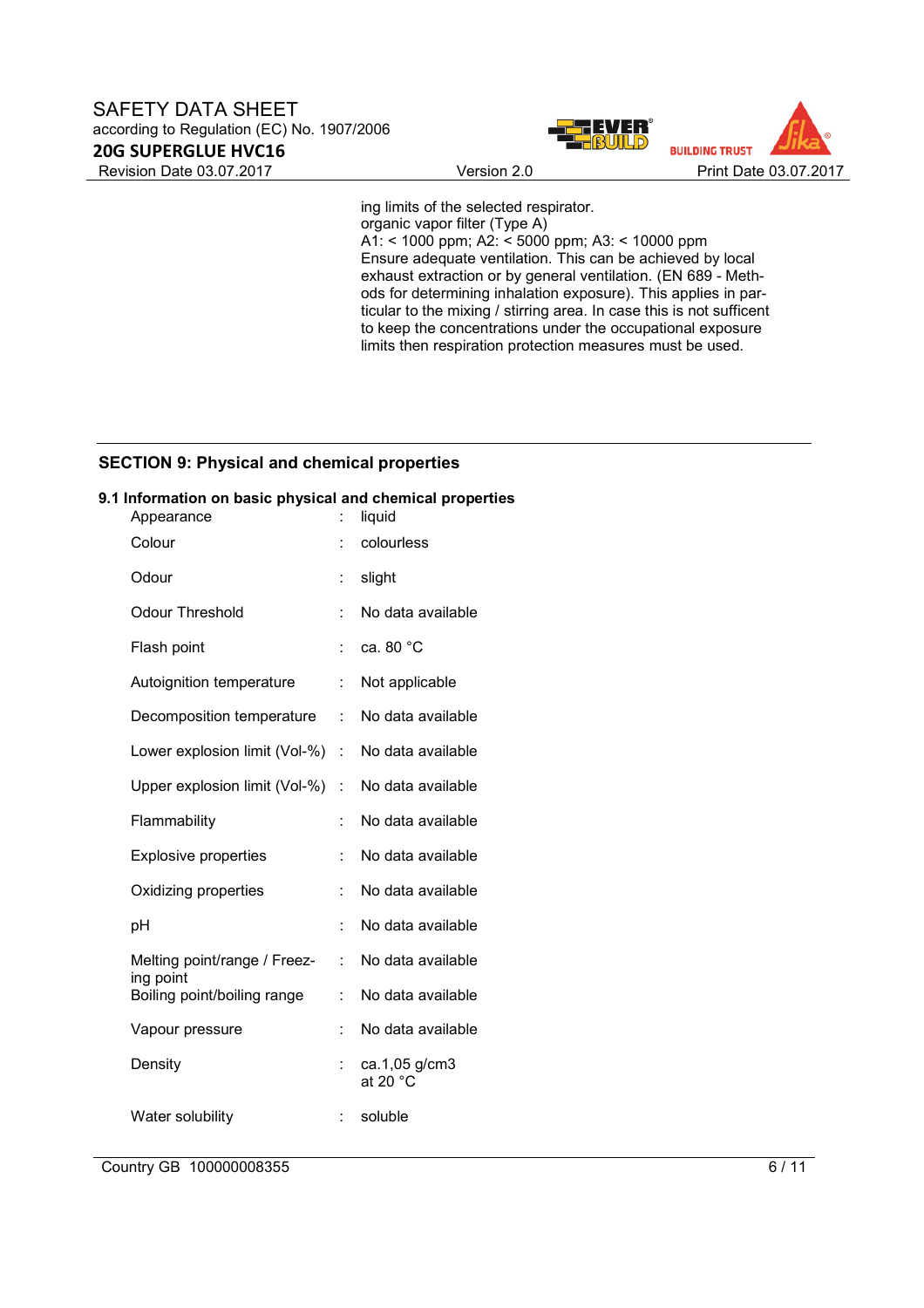# SAFETY DATA SHEET according to Regulation (EC) No. 1907/2006







| Partition coefficient: n-<br>octanol/water<br>Viscosity, dynamic<br>Viscosity, kinematic | т. | No data available<br>No data available<br>$> 7$ mm2/s<br>at 40 $^{\circ}$ C |
|------------------------------------------------------------------------------------------|----|-----------------------------------------------------------------------------|
| Relative vapour density<br>Evaporation rate                                              |    | No data available<br>No data available                                      |

# **9.2 Other information**

No data available

### **SECTION 10: Stability and reactivity**

#### **10.1 Reactivity**

No dangerous reaction known under conditions of normal use.

#### **10.2 Chemical stability**

The product is chemically stable.

#### **10.3 Possibility of hazardous reactions**

| Hazardous reactions         | : Stable under recommended storage conditions. |  |  |  |  |
|-----------------------------|------------------------------------------------|--|--|--|--|
| 10.4 Conditions to avoid    |                                                |  |  |  |  |
| Conditions to avoid         | : No data available.                           |  |  |  |  |
| 10.5 Incompatible materials |                                                |  |  |  |  |
| Materials to avoid          | $\therefore$ No data available                 |  |  |  |  |

### **10.6 Hazardous decomposition products**

### **SECTION 11: Toxicological information**

#### **11.1 Information on toxicological effects**

### **Acute toxicity**

Not classified based on available information.

### **Components:**

**1,4-dihydroxybenzene:** 

Acute oral toxicity in the Acute toxicity estimate: 500 mg/kg Method: Converted acute toxicity point estimate

#### **Skin corrosion/irritation** Causes skin irritation.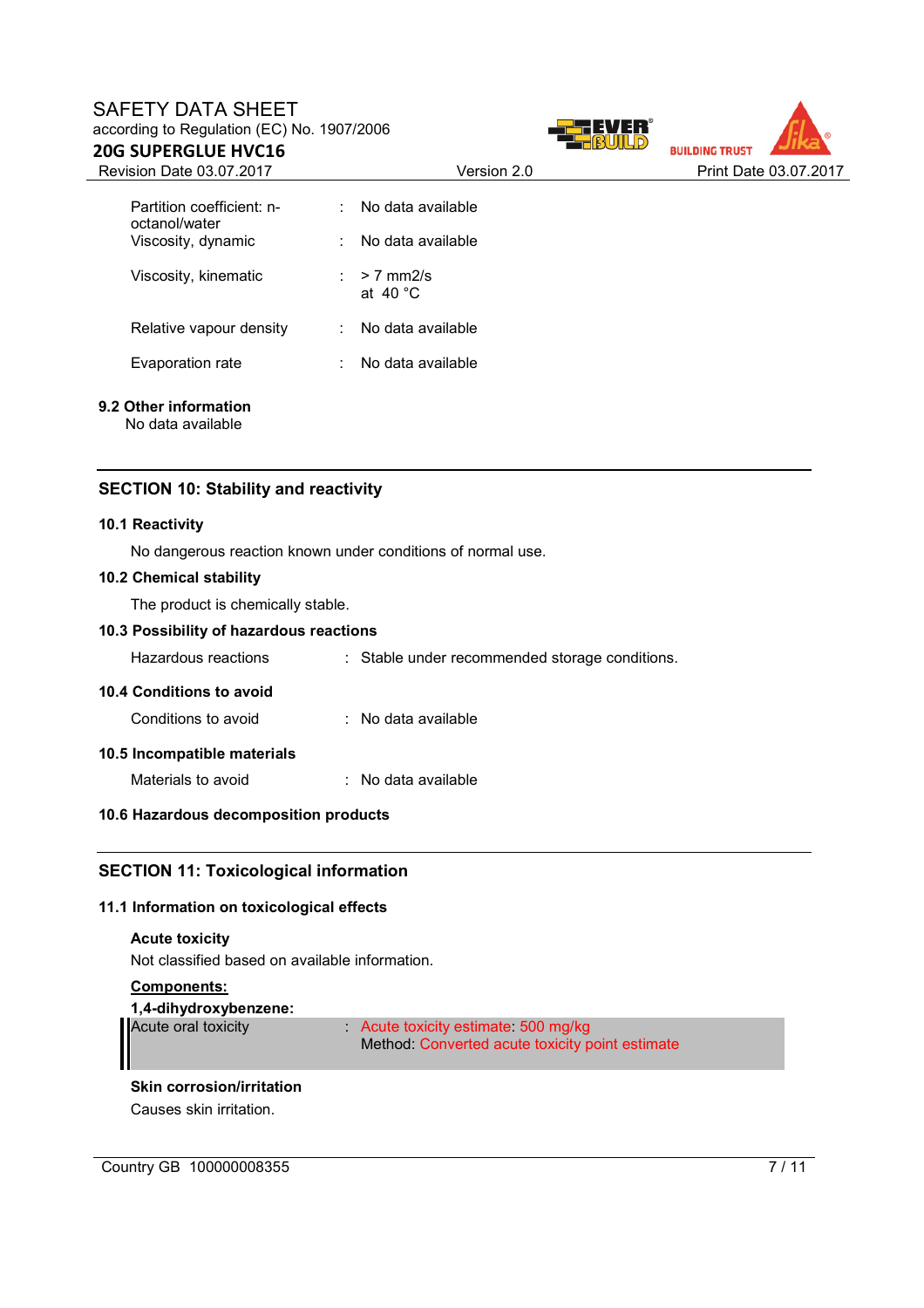



### **Serious eye damage/eye irritation**

Causes serious eye irritation.

#### **Respiratory or skin sensitisation**

Skin sensitisation: Not classified based on available information. Respiratory sensitisation: Not classified based on available information.

#### **Germ cell mutagenicity**

Not classified based on available information.

#### **Carcinogenicity**

Not classified based on available information.

#### **Reproductive toxicity**

Not classified based on available information.

#### **STOT - single exposure**

May cause respiratory irritation.

#### **STOT - repeated exposure**

Not classified based on available information.

#### **Aspiration toxicity**

Not classified based on available information.

### **SECTION 12: Ecological information**

#### **12.1 Toxicity**

#### **Components:**

#### **1,4-dihydroxybenzene :**

```
M-Factor (Acute aquatic tox-
icity) 
                                 : 10
```
### **12.2 Persistence and degradability**

No data available

### **12.3 Bioaccumulative potential**

No data available

### **12.4 Mobility in soil**

No data available

### **12.5 Results of PBT and vPvB assessment**

#### **Product:**

Assessment : This substance/mixture contains no components considered to be either persistent, bioaccumulative and toxic (PBT), or very persistent and very bioaccumulative (vPvB) at levels of 0.1% or higher.

#### **12.6 Other adverse effects**

Country GB 100000008355 8 / 11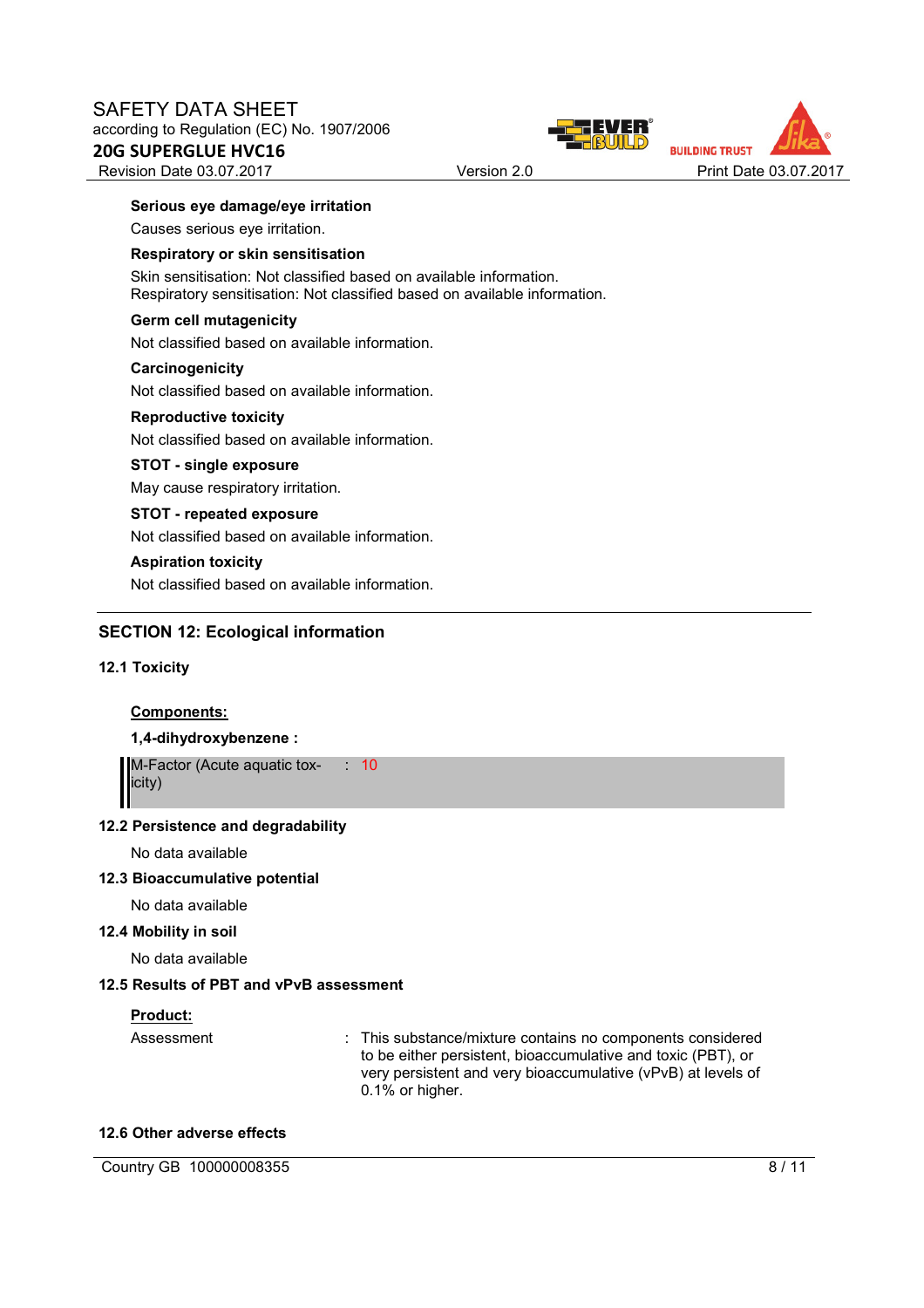





# **Product:**

Additional ecological information : There is no data available for this product.

# **SECTION 13: Disposal considerations**

### **13.1 Waste treatment methods**

| Product                | : The generation of waste should be avoided or minimized<br>wherever possible.<br>Empty containers or liners may retain some product residues.<br>This material and its container must be disposed of in a safe<br>way.<br>Dispose of surplus and non-recyclable products via a licensed<br>waste disposal contractor.<br>Disposal of this product, solutions and any by-products should<br>at all times comply with the requirements of environmental<br>protection and waste disposal legislation and any regional<br>local authority requirements.<br>Avoid dispersal of spilled material and runoff and contact with<br>soil, waterways, drains and sewers. |
|------------------------|-----------------------------------------------------------------------------------------------------------------------------------------------------------------------------------------------------------------------------------------------------------------------------------------------------------------------------------------------------------------------------------------------------------------------------------------------------------------------------------------------------------------------------------------------------------------------------------------------------------------------------------------------------------------|
| Contaminated packaging | $\therefore$ 15 01 10* packaging containing residues of or contaminated<br>by dangerous substances                                                                                                                                                                                                                                                                                                                                                                                                                                                                                                                                                              |

# **SECTION 14: Transport information**

### **ADR**

Not dangerous goods

| <b>IATA</b><br>14.1 UN number<br>14.2 UN proper shipping name | 3334<br>: Aviation regulated liquid, n.o.s.<br>(ethyl 2-cyanoacrylate) |
|---------------------------------------------------------------|------------------------------------------------------------------------|
| 14.3 Transport hazard<br>class(es)                            | : 9                                                                    |
| Labels                                                        | : 9                                                                    |
| <b>14.5 Environmental hazards</b>                             | no                                                                     |
| <b>IMDG</b>                                                   |                                                                        |

Not dangerous goods

**14.6 Special precautions for user** No data available

#### **14.7 Transport in bulk according to Annex II of Marpol and the IBC Code** Not applicable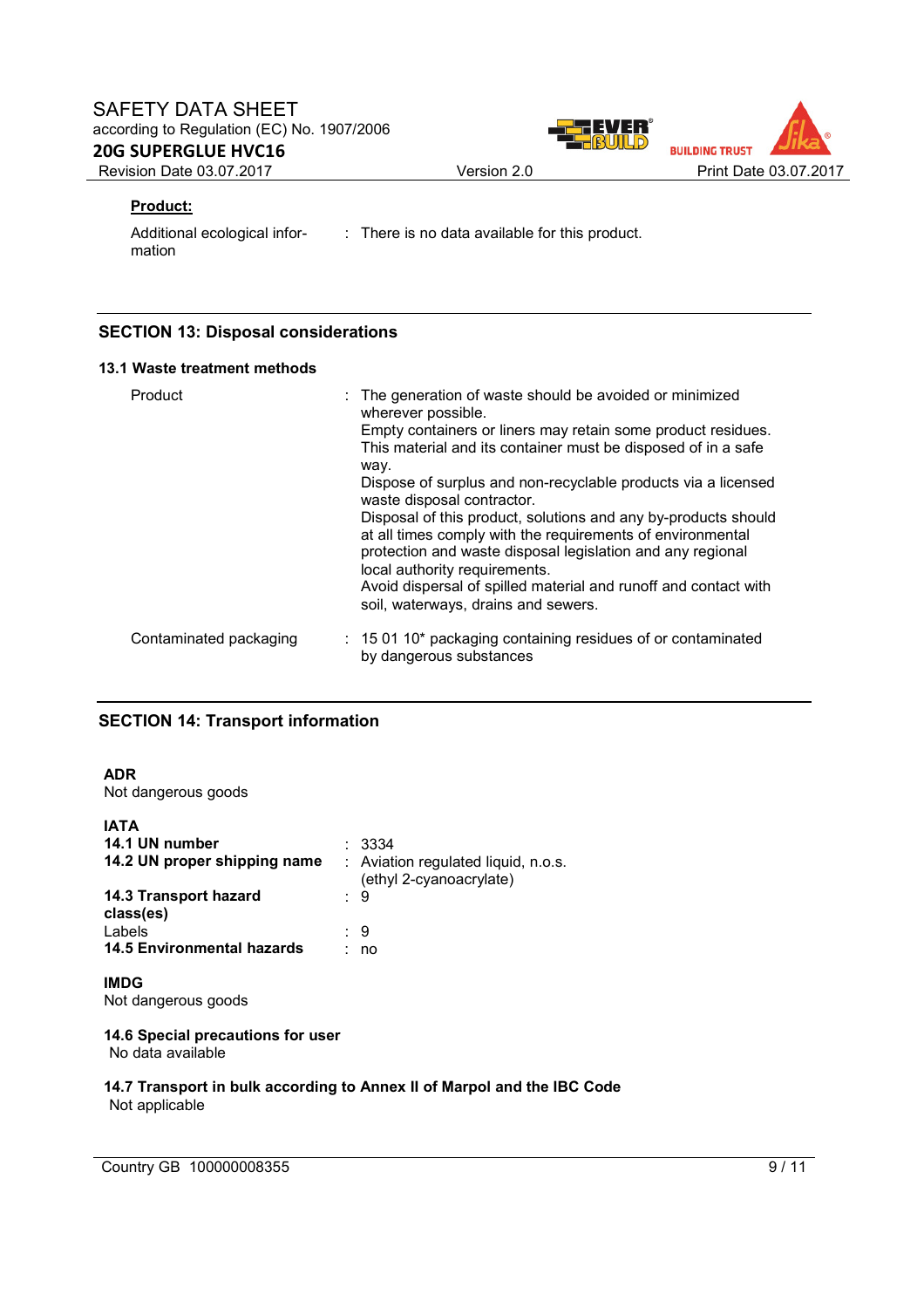



### **SECTION 15: Regulatory information**

|                                                                                                                                                                                        |                                                                                                                                                                            |  | 15.1 Safety, health and environmental regulations/legislation specific for the substance or mixture |
|----------------------------------------------------------------------------------------------------------------------------------------------------------------------------------------|----------------------------------------------------------------------------------------------------------------------------------------------------------------------------|--|-----------------------------------------------------------------------------------------------------|
| <b>Prohibition/Restriction</b><br>REACH - Restrictions on the manufacture, placing on<br>the market and use of certain dangerous substances,<br>preparations and articles (Annex XVII) |                                                                                                                                                                            |  | : Not applicable                                                                                    |
| REACH - Candidate List of Substances of Very High<br>Concern for Authorisation (Article 59).                                                                                           |                                                                                                                                                                            |  | : None of the components are listed<br>$(=>0.1\%)$ .                                                |
| REACH - List of substances subject to authorisation<br>(Annex XIV)                                                                                                                     |                                                                                                                                                                            |  | $:$ Not applicable                                                                                  |
| <b>REACH Information:</b>                                                                                                                                                              | All substances contained in our Products are<br>- preregistered or registered by us, and/or<br>- excluded from the regulation, and/or<br>- exempted from the registration. |  | - preregistered or registered by our upstream suppliers, and/or                                     |
| Seveso III: Directive 2012/18/EU of the European Parliament and of the Council on the control of ma-<br>jor-accident hazards involving dangerous substances.<br>Not applicable         |                                                                                                                                                                            |  |                                                                                                     |
| VOC-CH (VOCV)                                                                                                                                                                          | $: no VOC$ duties                                                                                                                                                          |  |                                                                                                     |
| VOC-EU (solvent)                                                                                                                                                                       | $:$ Not applicable                                                                                                                                                         |  |                                                                                                     |

If other regulatory information applies that is not already provided elsewhere in the Safety Data Sheet, then it is described in this subsection.

| Health, safety and environ-   | : Environmental Protection Act 1990 & Subsidiary Regulations |
|-------------------------------|--------------------------------------------------------------|
| mental regulation/legislation | Health and Safety at Work Act 1974 & Subsidiary Regulations  |
| specific for the substance or | Control of Substances Hazardous to Health Regulations        |
| mixture:                      | (COSHH)                                                      |
|                               | May be subject to the Control of Major Accident Hazards      |
|                               | Regulations (COMAH), and amendments.                         |

#### **15.2 Chemical safety assessment**

This product contains substances for which Chemical Safety Assessments are still required.

### **SECTION 16: Other information**

| Full text of H-Statements |  |
|---------------------------|--|
|---------------------------|--|

| H302             | Harmful if swallowed.                |
|------------------|--------------------------------------|
| H <sub>315</sub> | Causes skin irritation.              |
| H317             | May cause an allergic skin reaction. |

Country GB 100000008355 10 / 11